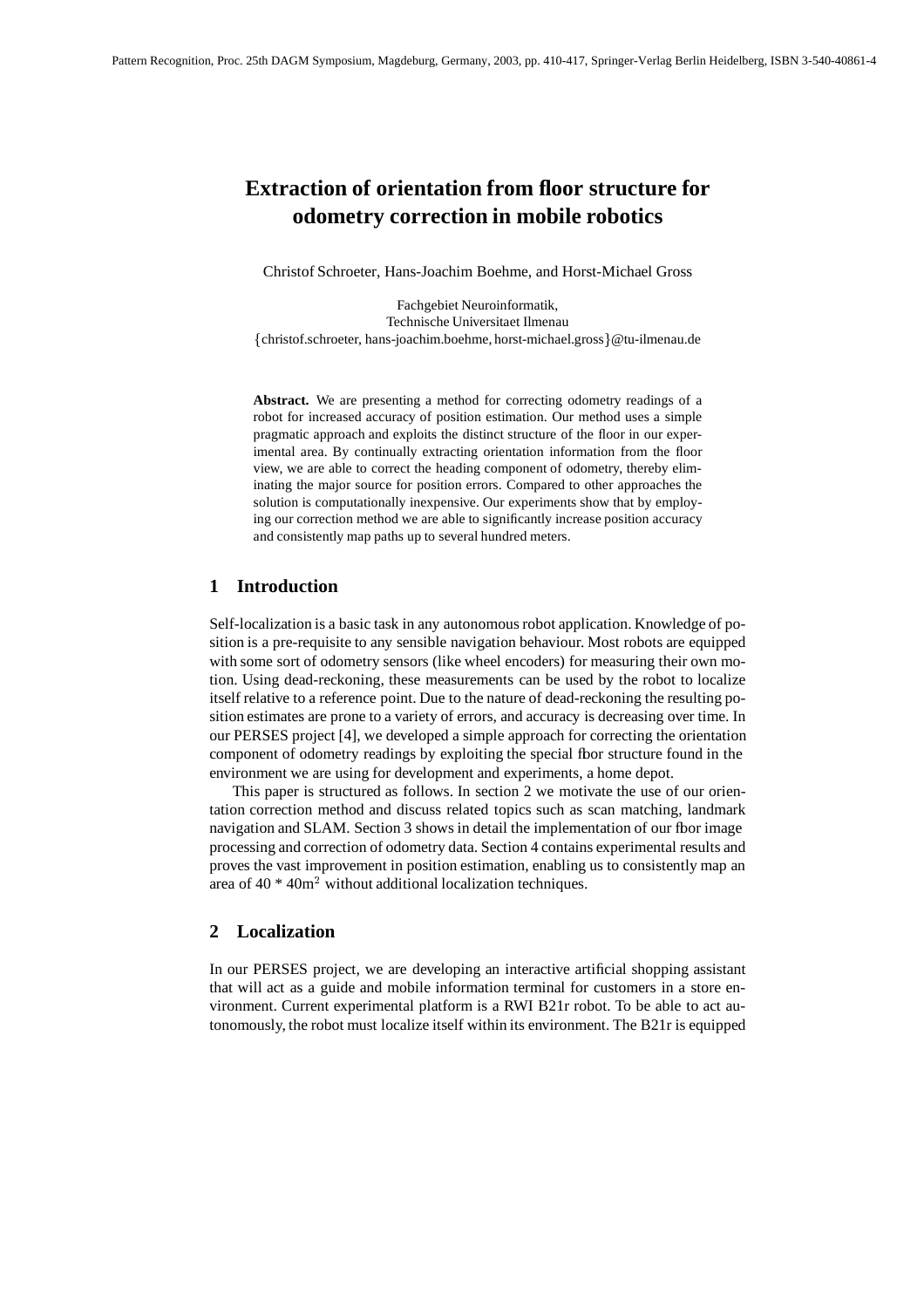with wheel encoders to keep track of its own position by dead-reckoning. Odometry is widely used in robotics because it is inexpensive, allows high sampling rates and provides good short-term accuracy. However, the fundamental idea of integration of incremental motion information inevitably leads to the accumulation of errors. Error sources can be divided into 2 categories: systematic and non-systematic errors. Examples for systematic errors are inaccurate drive geometry (wheel diameters etc.) and finite encoder resolution, while non-systematic errors are introduced by uneven fbors, slipping or external forces (interaction with external bodies) [1]. While some of these errors can be corrected by carefully adjusting system parameters [2], the overall effect of deviation in position estimation is unbounded if no external reference is used. Particularly, the accumulation of orientation error causes large position errors. An example is shown in Fig. 1 (left). Here the robot traveled a straight path of 30 meters, turning by 180<sup>°</sup> at the end and returning to the starting point. Due to increasing orientation error, the straight legs appear bent and the end point is virtually located 10 m from the start.

Advanced localization techniques have been an area of intensive research for a long time and a number of different methods have been developed.

### **2.1 Scan Matching**

In scan matching, features are extracted from readings of range measuring sensors and matched to obtain displacement between measuring positions[6]. Most applications use laser scanners for their high accuracy and reliability. Sonar sensors have been used too, but results are generally less accurate due to the higher variance of sonar measurements. For robust results from matched scans this method still depends on a position hypothesis from odometry. Because we are strongly focusing on visual sensing and aiming towards a low-cost platform, regarding the potentially significant cost increase by equipping a robot with a 2D laser scanner, we are hesitant to rely on scan matching.

### **2.2 Landmark Navigation, Monte Carlo Localization**

Another possibility of tracking the position of a robot is by localizing itself relative to known landmarks in the environment. Landmarks can be detected by range sensors or visual input. Usually the robot needs to maintain its position between landmark observations by odometry. Newer methods, like Monte-Carlo-Localization (MCL), perform probabilistic localization by estimating a probability distribution over the state space [3, 5]. This distribution is updated with motion (odometry) and environment observations. Both landmark navigation and MCL need a map of their environment. In order to build this map, knowledge of respective positions is needed, so either method is not fit for mapping previously unknown terrain.

### **2.3 SLAM**

The chicken-and-egg problem of mapping and localization is adressed by a still relatively new method called Simultaneous Localization and Mapping (SLAM). In SLAM,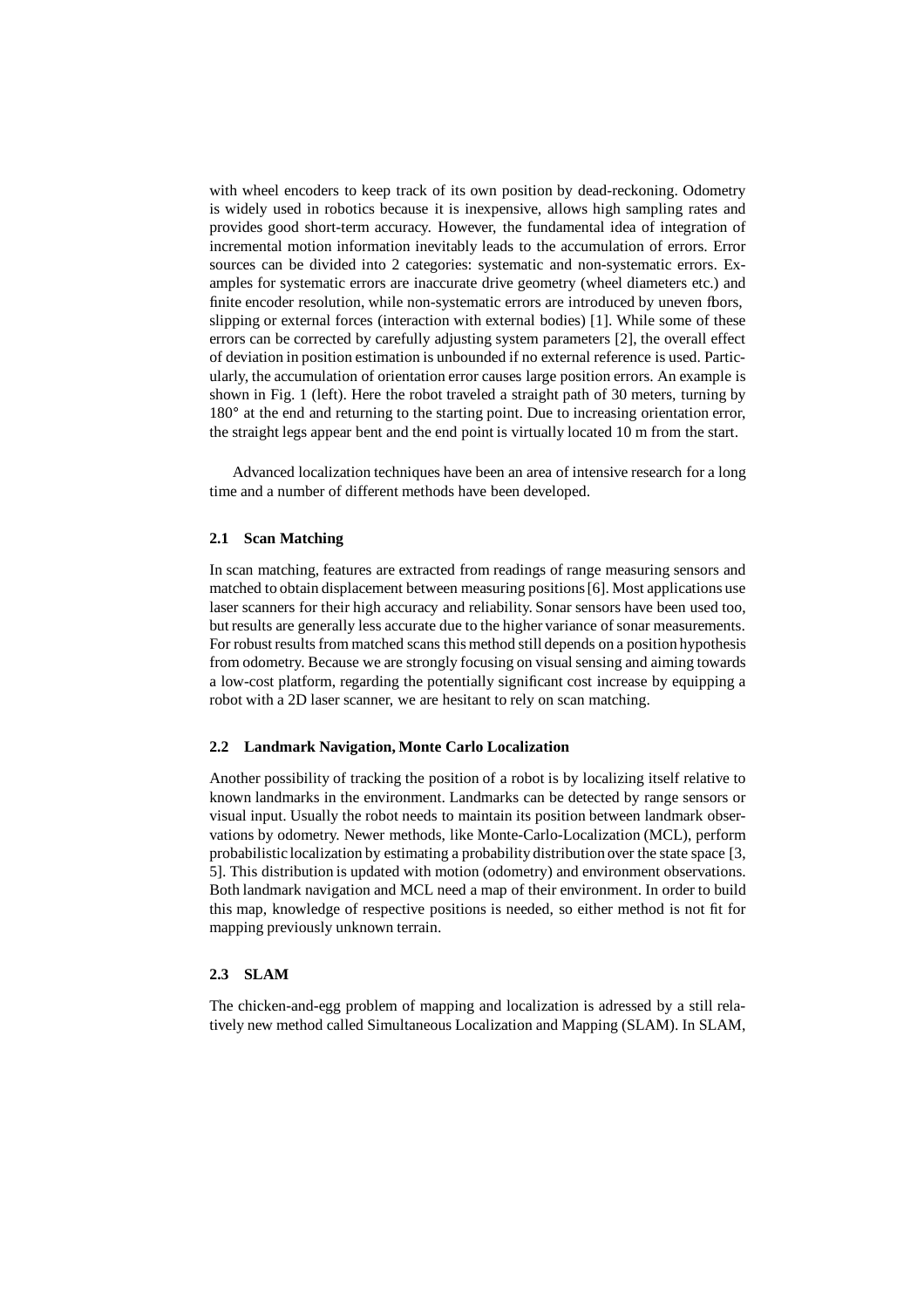mapping and localization are not seen as separate tasks, but solved together. This is derived from the observation that the 2 problems depend on each other. The base of SLAM is an extended state space that contains position and map. A probability distribution over this common state space is maintained that converges with motion and observations [8]. Most successful applications are using laser scanners, while visual SLAM and adaption to arbitrarily large environments are subjects of ongoing research.

Here, our aim was to develop a pragmatic solution to consistent map building that is computationally efficient and does not need costly sensoric equipment. Furthermore, our experimental observations show that odometry errors of our experimental platform B21r mainly occur in the orientation component of odometry data. While drive range measurements are reasonably accurate, the growing and unpredictable error in orientation causes mapping to fail completely without a means of correction. Looking for a source of reference, we found the floor pattern in our experimental area contains easily recognizable features that provide (partial) orientation information.

The fbor consists of square pieces of 30 cm by 30 cm. While the pieces themselves are only slightly textured, the lines between them show a strong contrast (Fig. 1 right). Orientation of these pieces is consistent over the whole store area. The idea of our method is to detect the main orientation of the lines between pieces and use them as reference for recalibrating odometry at each motion step.

We have experimented with deriving displacement directly from the floor observations, but due to the narrow field of view we would need a very high update frequency for robustly finding corresponding points between subsequent pictures.



**Fig. 1.** left: the map shows the effects of heading error in odometry (light areas mark free space, dark areas mark obstacles), right: tiled structure on the floor of our experimental area, a home depot

# **3 Floor-based odometry correction**

To obtain images of the fbor we use a camera dedicated to this purpose only. This camera is attached at a height of 1.40m and protruding, looking down vertically, so that it is seeing about 50cm of ground space in front. Images are captured at the relatively low resolution of 192 \* 143 pixels for fast processing. We use grayscale images because color yields no further information about orientation.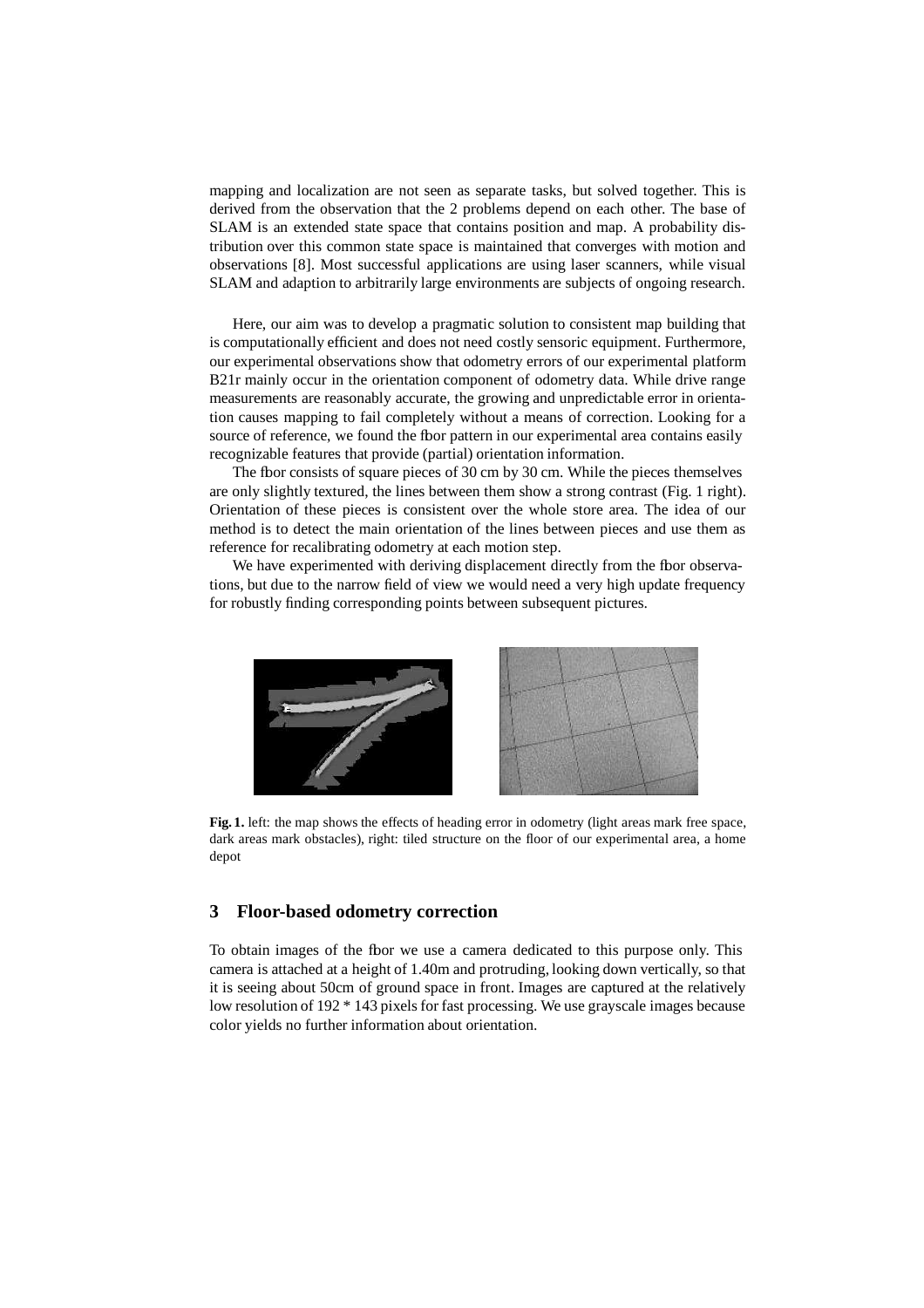#### **3.1 Processing the floor image**

Figure 2 (top left) shows that the image is distorted radially, which is visible in the slight curving of straight lines around the center of the image.



**Fig. 2.** top row from left to right: initial image as captured from the camera, image after radial correction, angle of local orientations (gray values coding orientation angles in a range of -90° to 90°), bottom row: power of local orientations (smoothed by box filter), histograms for the 4 sectors (see text for explanation), overall histogram showing strong peak at main orientation

To correct this, each pixels distance to the center of the image is increased by the formula

$$
r_{new} = r_{old} * (1 + r_{old}^2 * k)
$$

with an empirically determined radial correction factor  $k = 2 * 10^{-6}$ . This is a very simple approach to correcting camera abberation, but it's sufficient for our problem. Figure 2 (top center) depicts the corrected image.

The next step is to calculate local orientation for each pixel. This is done by applying an orientation tensor (inertia tensor method) as described in [7]. In detail, this consists of the following steps:

1. Bandpass filtering of the image by applying binomial filters of different sizes.

$$
B_1 = image \otimes binom(3*3)
$$
  
\n
$$
B_2 = B_1 \otimes binom(5*5)
$$
  
\n
$$
B_3 = 3.0 * (B_1 - B_2)
$$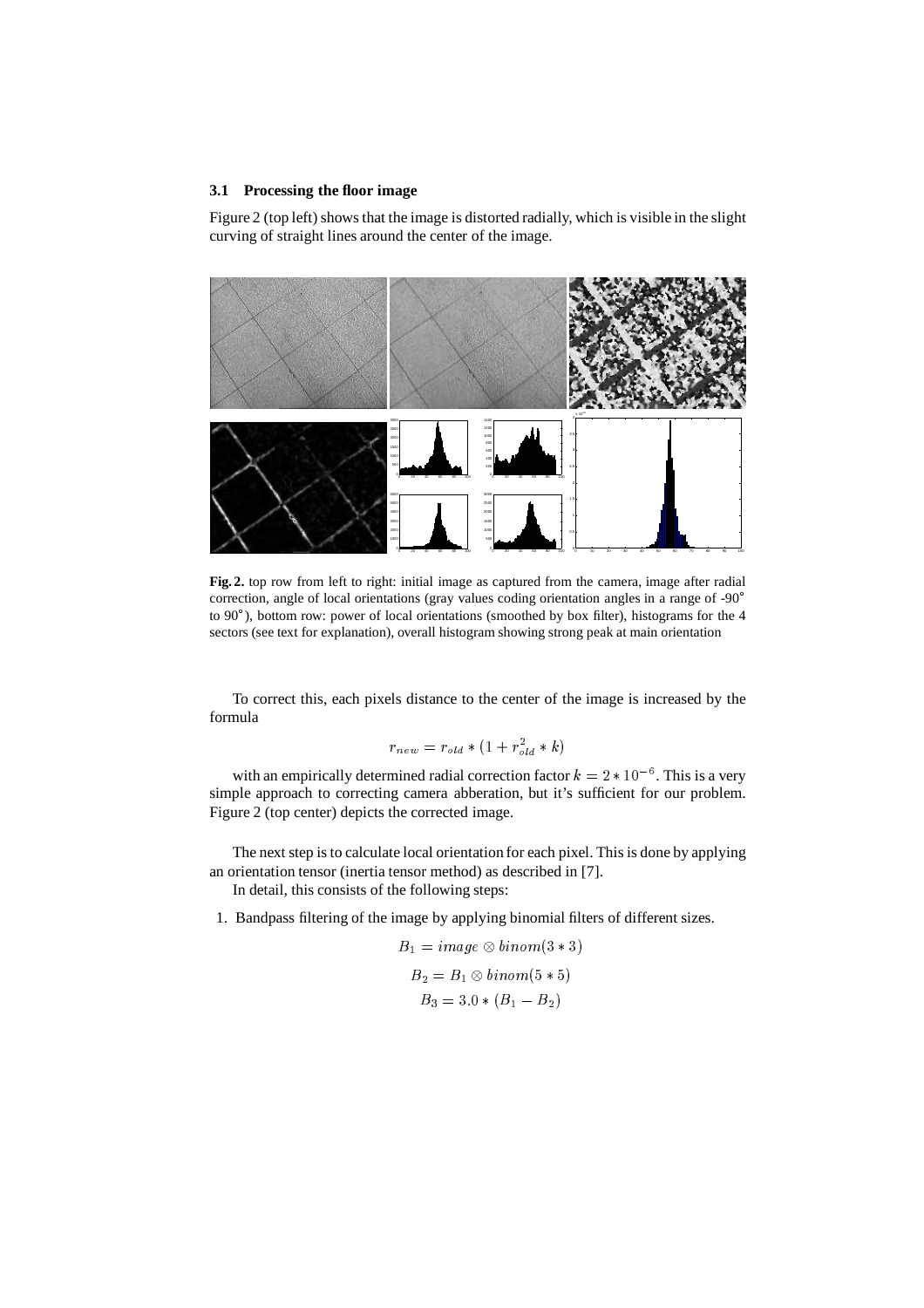2. Calculate local x- and y-gradients as difference of direct neighbours

$$
\nabla B_3(x,y) = \left(\frac{\partial B_3(x,y)}{\partial x}, \frac{\partial B_3(x,y)}{\partial y}\right)^T
$$
  
=  $(B_3(x-1,y) - B_3(x+1,y), B_3(x,y-1) - B_3(x,y+1))^T$ 

3. Calculate angle and power of local orientation at each image point

$$
2\phi = \operatorname{atan}\left(2 * \frac{\partial B_3}{\partial x} * \frac{\partial B_3}{\partial y}, \left(\frac{\partial B_3}{\partial x}\right)^2 - \left(\frac{\partial B_3}{\partial y}\right)^2\right)
$$
  
power = 
$$
\left(\left(\frac{\partial B_3}{\partial x}\right)^2 - \left(\frac{\partial B_3}{\partial y}\right)^2 + 4 * \frac{\partial B_3}{\partial x} * \frac{\partial B_3}{\partial y}\right) * \left(\left(\frac{\partial B_3}{\partial x}\right)^2 + \left(\frac{\partial B_3}{\partial y}\right)^2\right)^{-1}
$$

The result of the orientation tensor are fields of angle and power of local orientation for each point of the image. As seen in Fig. 2 (top right, bottom left), at the edges of the tiles there are strong local orientations with angles aligned to direction of these edges while on the surface of the tiles the orientations are unaligned but with low power. In a histogram of local orientations, weighted with respective power, the maximum will show the robot orientation with respect to the main orientation of the fbor. While the orientation tensor output contains a range of -90 $^{\circ}$  - +90 $^{\circ}$ , the actual information that can be gathered is only an angle in the range  $0^{\circ}$  -  $90^{\circ}$ . Due to the square tiles images rotated by a multiple of 90° are indistinguishable. This corresponds to the histogram having 2 (dependent) maxima, one originating from vertical lines, the other from horizontal ones. Each angle  $k < 0^{\circ}$  corresponds to an angle  $k + 90^{\circ}$  in the orientation tensor output, therefore all these values are simply mapped into the  $0^{\circ}$  -  $90^{\circ}$  range by adding  $90^{\circ}$ .

Situations may occur where the robot encounters objects lying in its path or steers near towards immobile objects, like e.g. goods shelfs. In such cases, it may happen that the view of the floor camera is partly occupied by objects occluding the floor, leading to unpredictable local orientations in a part of the image and disturbing the histogram. To avoid errors resulting from such a situation the image is split into 4 sectors (upper right, upper left, lower right, lower left) and histograms are evaluated for each sector separately. This is based on the expectation that in most cases an object will only cover one sector. The histograms are smoothed by a box-filter, then for each sector the main orientation is determined by the maximum in the sector-specific histogram. If one of these 4 values is outlying, the respective sector is discarded, the remaining sectors are merged into a common histogram by multiplication and the maximum of this histogram is regarded as main orientation in the image.

Problems may occur when the floor structure is widely obscured by large objects or strong light/shadow contrasts introduce misleading edges. Ideally this will result in the histogram having no strong maximum, in which case no correction will be applied until the fbor is visible again. However, situations may occur where objects in the image lead to a wrong orientation. Since we only use this correction approach during map building by joysticking, the human operator is responsible for avoiding such critical situations.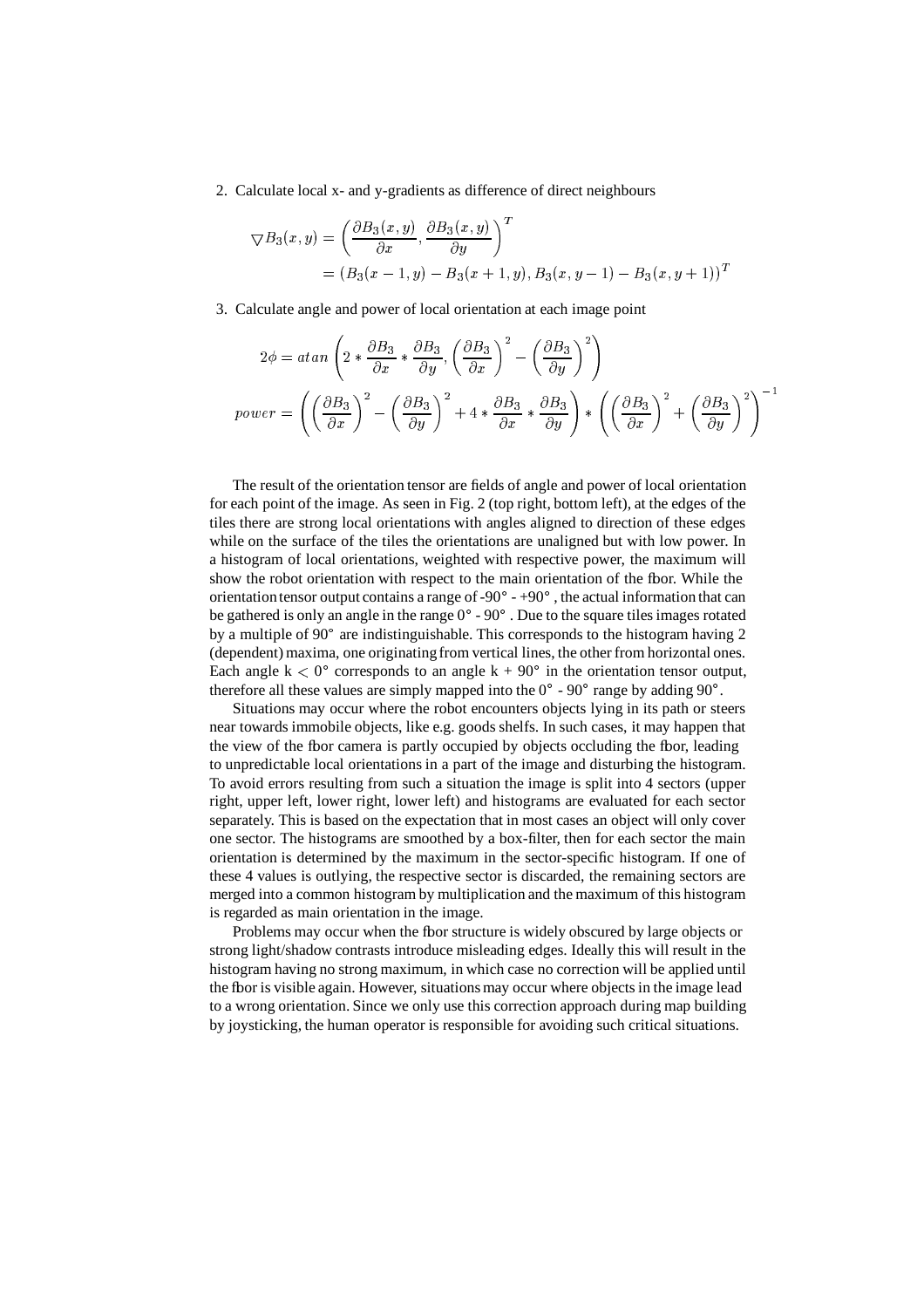#### **3.2 Re-calibrating odometry**

Given the true orientation of the robot, we can now correct odometry readings. In our architecture, sensor readings from wheel encoders are already translated into a position in low-level processing and sent to the high-level software as  $(x, y, \phi)$ -triplets. These lowlevel routines always use the orientation measured by odometry and therefore calculate wrong (x,y)-positions when the true orientation is different. This means application level software must not only adjust the orientation component, but also calculate the true position change between 2 odometry data readings and update position. To this purpose, the last odometry reading is stored together with the corrected position and the angle difference between odometric orientation and visual orientation is maintained continually. When receiving a new odometry position, the difference between current and previous believed position is calculated as the driven path, rotated by the known odometry orientation error and added to the last corrected position. Correction over 2 steps is shown in Figure 3. The method simplifies by implying all the rotation error that occurs in one step is aquired at the starting point of this particular step. This seems sufficient for very small steps (updates are done with a distance of a few cm only). Experimentation with more sophisticated but computationally expensive models only showed marginal differences.





Now with a good estimate of the true position of the robot, we can build maps by generating local maps from sonar range readings and incorporating them into a global map. For this purpose we use the grid map approach and update formula from [9].

### **4 Results**

We tested our method by driving closed loops of different size in our home depot experimental area. By exactly returning to the starting point, we were able to determine the error in localization.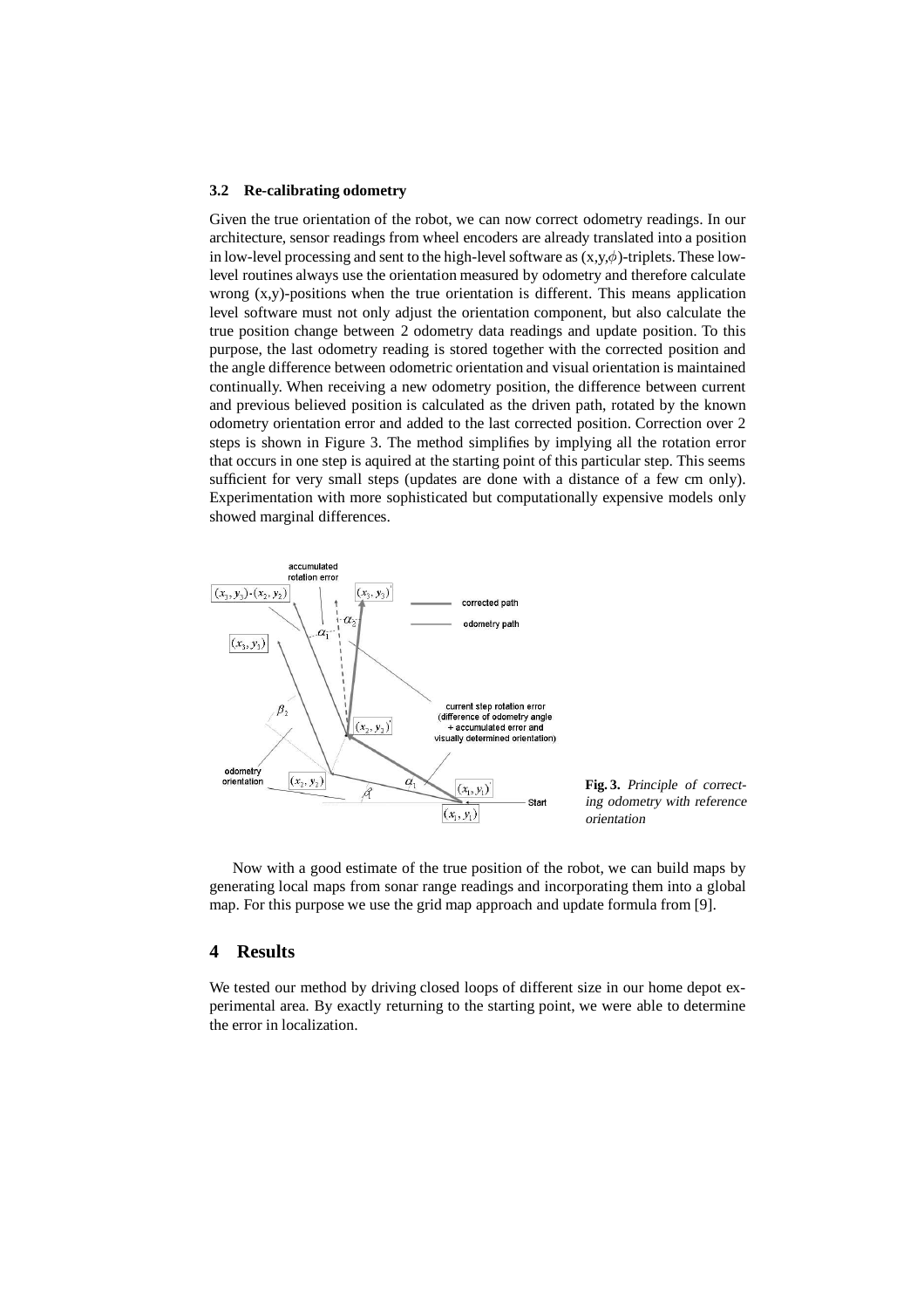In the first experiment (Fig. 4 top row) we drove through 2 hallways with an overall path length of about 55 meters. Without correction the end position yielded by odometry was about 7 m from the real position (left). With correction (right), the difference between real and estimated position is about 10 cm in either x- and y-direction of the reference frame. After driving the same loop back in the opposite directon the error still was no larger than 12 cm in either direction. The second pair of maps (Fig. 4 bottom row) shows an experiment with a slightly longer path of about 120 m. Here without correction the error was more than 12 m. With correction, however, the position after driving that path was 8 cm in x- and 30 cm in y-direction, and after driving the same path back to the starting point again, it was 30 cm and 40 cm. Overall repeated experiments show that we can assume a total position difference of about 20 cm for each 50 m of driven path. These remaining errors are introduced by inaccuracies in the visual orientation as well as from errors in odometry range measurement.



**Fig. 4.** Comparison of maps with uncorrected and corrected odometry, top left: closed path of 55 m length, without correction, right: same with correction, bottom left: closed path of 120 m without correction, right: same with correction

Finally Figure 5 shows the result of mapping an area of about 30% of the whole store. Here, after a total path length of 350 m, the effects of the remaining position error become visible in the map (2 neighbouring hallways appear too near together leaving no room for the goods shelf between). The total error was 0.9 m in both directions. To avoid the accumulating of errors, we still need to re-calibrate robot position after driving some hundred meters. To this purpose, we will choose some reference points and measure their respective positions, so we can set exact position in regular intervals when crossing such a point while joysticking the robot around. Once a map is generated, we do not rely on correct odometric information anymore because we can then employ another localization method based on that map as explained in section 2.2.